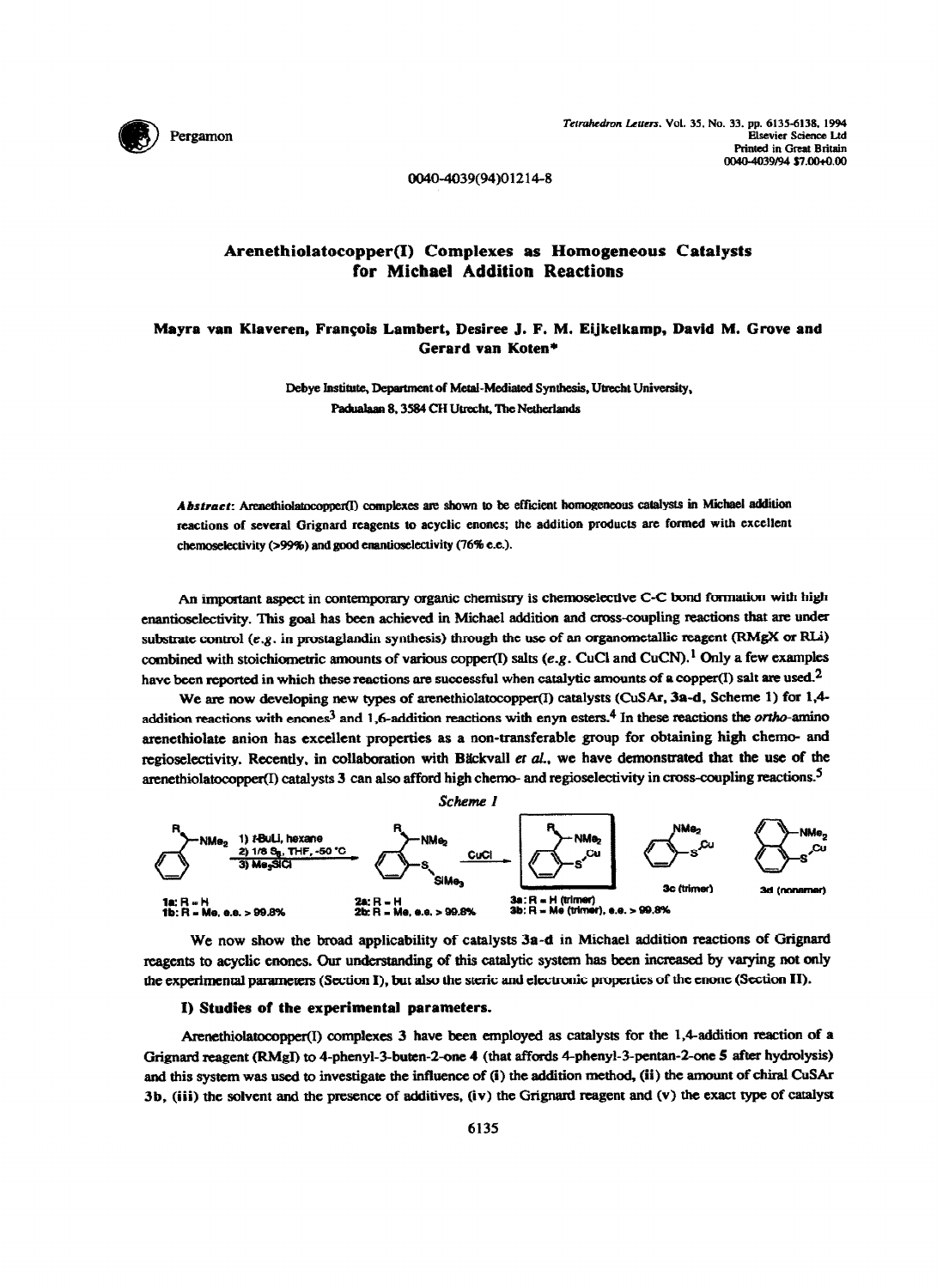(3a-d). The results are collected in Table I. Chiral complex 3b  $(R, R, R)$  was prepared as described previously (Scheme 1),<sup>3b</sup> starting from 1b with an e.e. of >99.8%. The same synthetic strategy (Scheme 1) was used to prepare 3a (trimer), 3c (trimer) and 3d (nonamer).<sup>3e</sup>



Table I. Influence of experimental parameters in the 1,4-addition of RMgI to 4 using CuSAr catalysts in Et<sub>2</sub>O at 0 °C.<sup>4</sup>

| Entry | R                | Catalystb | Conditions                                            | 5: Yield <sup>e,f</sup> | (Selectivity)8 | E.e.            |
|-------|------------------|-----------|-------------------------------------------------------|-------------------------|----------------|-----------------|
|       |                  | (mod %    | [Addition mode <sup>c</sup> , Additive <sup>d</sup> ] | (%)                     | (%)            | ( %)            |
| 1.    | Me               | 3b(9)     | [A, none]                                             | 41                      | (43)           | 45              |
| 2.    | Ħ                | 3b(9)     | [B, none]                                             | 78                      | (78)           | $\mathbf 0$     |
| 3.    | 11               | 3b(9)     | [C, none]                                             | 97                      | (97)           | 76              |
| 4.    | $\bullet\bullet$ | 3b(4)     | [C, none]                                             | 83                      | (83)           | 70              |
| 5.    | $\mathbf{H}$     | $3b$ (9)  | $[C, none]^2$                                         | 86                      | (86)           | $\mathbf o$     |
| 6.    | $\mathbf{H}$     | 3b(9)     | [C, SiMe <sub>3</sub> Cl]                             | 65                      | (65)           | 70              |
| 7.    | ₩                | 3b(9)     | $[C, Sime3Cl + HMPA]$                                 | 88                      | (14)           | 14              |
| 8.    | $\pmb{\pi}$      | 3b(9)     | [C, $BF_3$ <sup>*</sup> OEt <sub>2</sub> ]            | 16                      | (29)           | 0               |
| 9.    | $n$ -Bu          | 3b(9)     | [C, none]                                             | >95                     | ( > 95)        | 45 <sup>i</sup> |
| 10.   | $i$ -Pr          | 3b(9)     | [C, none]                                             | >95                     | ( > 95)        | 10              |
| 11    | Me               | 3a(9)     | [C, none]                                             | 95                      | (95)           |                 |
| 12.   | m                | 3c(9)     | [C, none]                                             | 93                      | (93)           | $\blacksquare$  |
| 13.   | ŧ,               | 3d(9)     | [C, none]                                             | 93                      | (93)           |                 |

a) Except for entry 5 which was carried out in THF. b) Amount based on monomeric CuSAr units;  $(R, R, R)$  enantiomer of trimeric 3b. c) See text. d) Added to 4 before use (1 equiv.), e) Conversion is quantative except for entries 1 (95 %), 8 (56 %) and 10 (98 %). Yield determined by capillary GC with phenylacetone as internal standard. f) The only other side products are a result of enolate formation.<sup>6</sup> g) Selectivity = Yield / Conversion. h) E.e. of 5 ((S)-enantiomer) determined by capillary GC with a chiral column. i) Determined by <sup>13</sup>C NMR of the corresponding ketal with  $(R, R)$ -(-)-2,3-butanediol.

(i) Addition method: To obtain the best possible chemo- and enantioselectivity, three addition methods have been investigated (A, B and C) for our system using MeMgI as reagent and 9 mol% of chiral CuSAr 3b (based on monomeric copper units). Addition method A, involving the addition of MeMgI to an ethereal solution of 4 and 3b (entry 1) results in a 41% yield of 5 with an e.e. of 45% ((S)-enantiomer). In addition method B, where 4 is added to an ethereal solution of MeMgI with 3b, a 78% yield of 5 with an e.e. of 0% is obtained (entry 2). The best addition method is method C, which involves the controlled, simultaneous addition of solutions of MeMgI and of 4 (at equal concentration) to catalyst 3b in Et<sub>2</sub>O (entry 3). This results in 100% conversion of 4 with a 97% yield of 5 that has an e.e. of 76%. Variation of the other experimental parameters  $(ii-v)$  in this section  $(I)$  all employ addition method C.

(ii) Amount of chiral CuSAr 3b: The amount of 3b in the reaction of 4 with MeMgI significantly influences the chemo- and enantioselectivity: with 9 mol% of 3b the 1,4-product 5 is obtained in 97% yield with 76% e.e. (entry 3), but with 4 mol% of 3b it is obtained in only 83% yield with an e.e. of 70% (entry 4).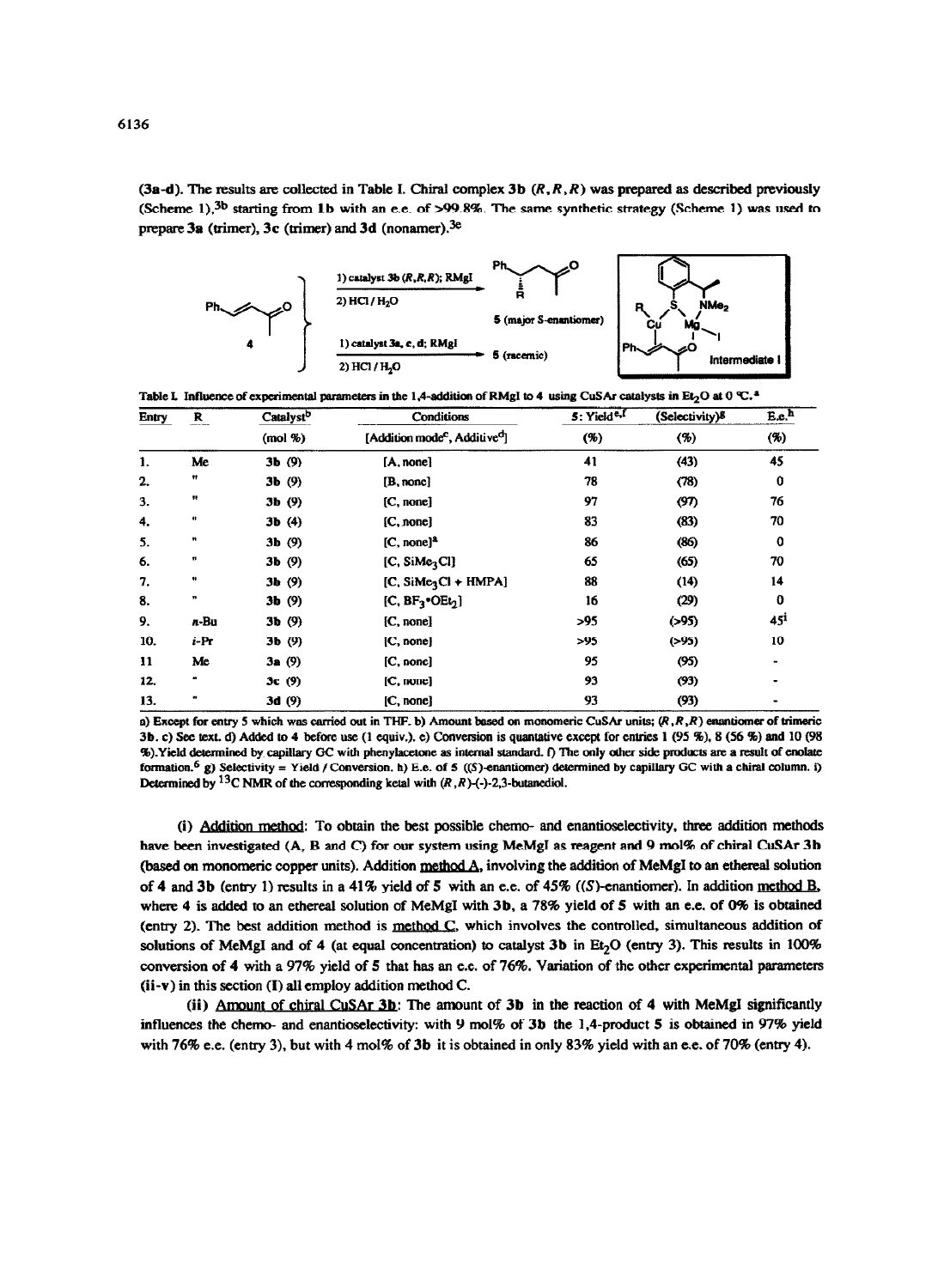(iii) Solvent and additives: The chemo- and enantioselectivity of the reaction of MeMgI with 4, using 9 **mol% of 3b, is dependent on both the solvent and the presence of various additives. With a strongly polar**  solvent (e.g. THF) the e.e. of product  $5$  is  $0\%$  (cf. entries 3 and 5). Using additives in the same reaction in Et<sub>2</sub>O, e.g. SiMe<sub>3</sub>Cl (entry 6), SiMe<sub>3</sub>Cl with **HMPA** (entry 7) or the strong Lewis acid BF<sub>3</sub><sup>+</sup>OEt<sub>2</sub> (entry 8), results in a lower chemo- and enantioselectivity. These results contrast with literature reports,<sup>2b,7</sup> in which polar **additives increase both the chemoseleetivity and enantioselectivity of organocuprate reactions.** 

(iv) Grignard reagent: The scope of these Michael addition reactions has been extended to other Grignard **reagents (n-BuMgI and**  $i$ **-PrMgI) using the optimal parameters found for MeMgI (method C, Et<sub>2</sub>O, 0 °C, 9** mol% 3b). Using n-BuMgI and 4, the corresponding product 5 is formed with more than 95% selectivity with **an e.e. of 45% (entry 9). By using i-PrMgI in the same reaction 5 is obtained with an e.e. of 10% (entry 10).** 

(v) Copper(I) catalyst: The non-transferable amino arenethiolate anions in complexes 3a-d differ with respect to the donor abilities of their N,S-binding sites as well as in the flexibility of the hydrocarbon chain **connecting the N- and S-donor atoms. However, despite these differences, these catalysts 3 (entries 11 (3a), 3 (3b), 12 (3c) and 13 (3d)) afford a high chemoselectivity in the Michael addition reaction of MeMgI to 4.** 

Our results described above for the high chemo- and enantioselectivity of these 1,4-addition reactions with CuSAr catalysts 3 can be explained by the formation of key intermediate I<sup>3c,d</sup> (the "active" site in what may be a **larger aggtegate). In intermediate I the enone anchors to the Cu-Mg arenethiolate unit in a bidentate fashion with**  the double bond coordinating to copper<sup>8</sup> and oxygen coordinating to Mg. In this way the R of RMgX is directed **selectively to the 4-position of the enone. The formation of I can also be seen as a formal addition of the Mg-C bond over the Cu-S(arene) bond. The results with additives (entries 6,7 and 8) suggest that I can exist in the**  presence of magnesium enolates but that additives, e.g. HMPA, can disrupt the Cu-S-Mg motif. Current studies **to further directly elucidate the nature of I include solution EXAFS measurements.** 

### **II) Studies of the electronic and steric properties of the enone.**

**Extra insights into the bonding scheme of I have been obtained by studying the reaction of MeMgI with various enones that have (i) different para substituents X on the aromatic ring and (ii) different substituents**  $R<sup>1</sup>$ **on the carbonyl group. The results, using the optimal experimental parameters found for the reaction of 4 with MeMgI** (method C,  $Et_2O$ , 0 °C, 9 mol% of **3b**), are collected in Table II.



Table IL Variation of X and  $\mathbb{R}^1$  of the enone 6 in the 1,4-addition reaction with McMgI using 9 mol% of 3b.

| Entry | x         | $\mathbf{R}^1$ | Yield <sup>a, b</sup> of 7 $($ %) | E.e. <sup>c</sup> of 7 $(%)$ |
|-------|-----------|----------------|-----------------------------------|------------------------------|
| 1.    | <b>CN</b> | Mc             | 20                                | 13                           |
| 2.    | C1        | Mc             | > 99                              | 69                           |
| 3.    | н         | Me             | 97                                | 76                           |
| 4.    | Me        | Me             | > 99                              | 64                           |
| 5.    | OMe       | Me             | > 99                              | 56 <sup>d</sup>              |
| 6.    | H         | i-Pr           | 98                                | 72                           |
| 7.    | н         | $t - Bu$       | > 99                              | 45                           |
| 8.    | н         | Ph             | > 99                              | œ                            |

a) Conversion of 6 is quantitative. Yield determined by capillary GC. b) The side products are a result of enolate formation.<sup>6</sup> c) E.e. of (S)-enantiomer determined by capillary GC with a chiral column. d) Determined by  $13C$ NMR of the corresponding ketal with  $(R, R)$ -(-)-2,3-butanediol. e) Determined by optical rotation.